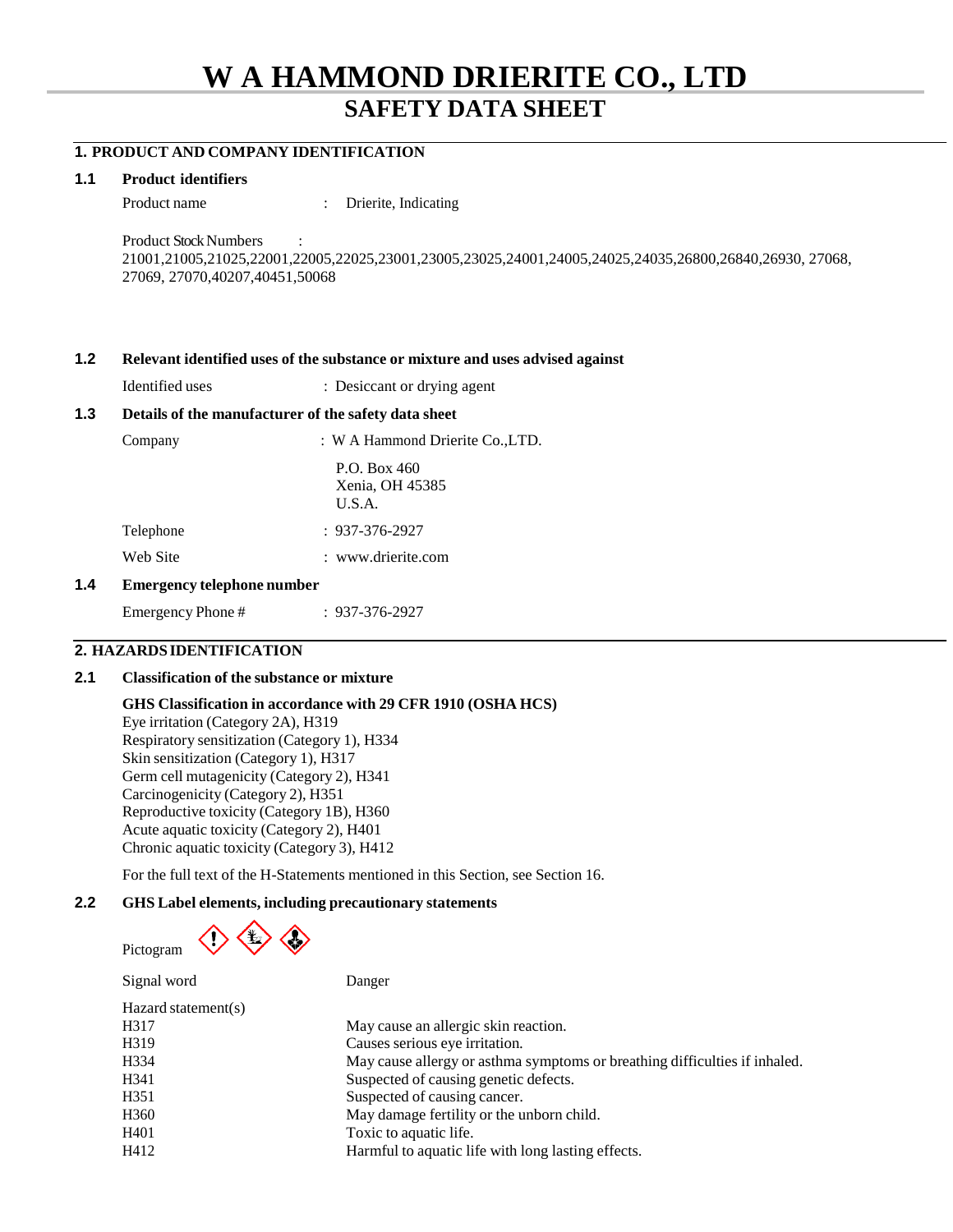| Precautionary statement(s) |                                                                               |
|----------------------------|-------------------------------------------------------------------------------|
| P <sub>201</sub>           | Obtain special instructions before use.                                       |
| P <sub>202</sub>           | Do not handle until all safety precautions have been read and understood.     |
| P <sub>261</sub>           | Avoid breathing dust/fume/gas/mist/vapors/spray.                              |
| P <sub>264</sub>           | Wash skin thoroughly after handling.                                          |
| P <sub>272</sub>           | Contaminated work clothing should not be allowed out of the workplace.        |
| P <sub>273</sub>           | Avoid release to the environment.                                             |
| P <sub>280</sub>           | Wear protective gloves/ protective clothing/ eye protection/ face protection. |
| P <sub>2</sub> 85          | In case of inadequate ventilation wear respiratory protection.                |
| $P302 + P352$              | IF ON SKIN: Wash with plenty of soap and water.                               |
| $P304 + P341$              | IF INHALED: If breathing is difficult, remove victim to fresh air and keep    |
|                            | at rest in a position comfortable for breathing.                              |
| $P305 + P351 + P338$       | IF IN EYES: Rinse cautiously with water for several minutes. Remove           |
|                            | contact lenses, if present and easy to do. Continue rinsing.                  |
| $P308 + P313$              | IF exposed or concerned: Get medical advice/attention.                        |
| $P333 + P313$              | If skin irritation or rash occurs: Get medical advice/attention.              |
| $P337 + P313$              | If eye irritation persists: Get medical advice/attention.                     |
| P363                       | Wash contaminated clothing before reuse.                                      |
| P <sub>405</sub>           | Store locked up.                                                              |
| <b>P501</b>                | Dispose of contents/container to an approved waste disposal plant.            |
|                            |                                                                               |

## **2.3 Hazards not otherwise classified (HNOC) or not covered by GHS** - none

## **3. COMPOSITION/INFORMATIONONINGREDIENTS**

#### **3.2 Mixtures**

| **************<br>Synonyms | : Drierite                 |
|----------------------------|----------------------------|
| Formula                    | $\therefore$ CaSo4 + CoCl2 |

## **Hazardous components**

| Component       |                                                                                                                                                         | Classification                     | Concentration   |
|-----------------|---------------------------------------------------------------------------------------------------------------------------------------------------------|------------------------------------|-----------------|
| Calcium sulfate |                                                                                                                                                         |                                    |                 |
| $CAS-N0$ .      | 7778-18-9                                                                                                                                               |                                    | $>95\% < 100\%$ |
| EC-No.          | 231-900-3                                                                                                                                               |                                    |                 |
|                 |                                                                                                                                                         |                                    |                 |
|                 | <b>Cobalt dichloride</b> Included in the Candidate List of Substances of Very High Concern (SVHC) according to<br>Regulation (EC) No. 1907/2006 (REACH) |                                    |                 |
| CAS-No.         | 7646-79-9                                                                                                                                               | Acute Tox. 4; Eye Dam. 1;          | $\leq 2\%$      |
| EC-No.          | 231-589-4                                                                                                                                               | Resp. Sens. 1; Skin Sens. 1; Muta. |                 |
| Index-No.       | $027 - 004 - 00 - 5$                                                                                                                                    | 2; Carc. 1B; Repr. 1B; Aquatic     |                 |
|                 |                                                                                                                                                         | Acute 1; Aquatic Chronic 1;        |                 |
|                 |                                                                                                                                                         | H302, H317, H318, H334, H341,      |                 |
|                 |                                                                                                                                                         | H350, H360, H410                   |                 |
|                 |                                                                                                                                                         |                                    |                 |

For the full text of the H-Statements mentioned in this Section, see Section 16.

## **4. FIRST AID MEASURES**

## **4.1 Description of first aid measures General advice**

Consult a physician. Show this safety data sheet to the doctor in attendance. Move out of dangerous area.

## **If inhaled**

If breathed in, move person into fresh air. If not breathing, give artificial respiration. Consult a physician.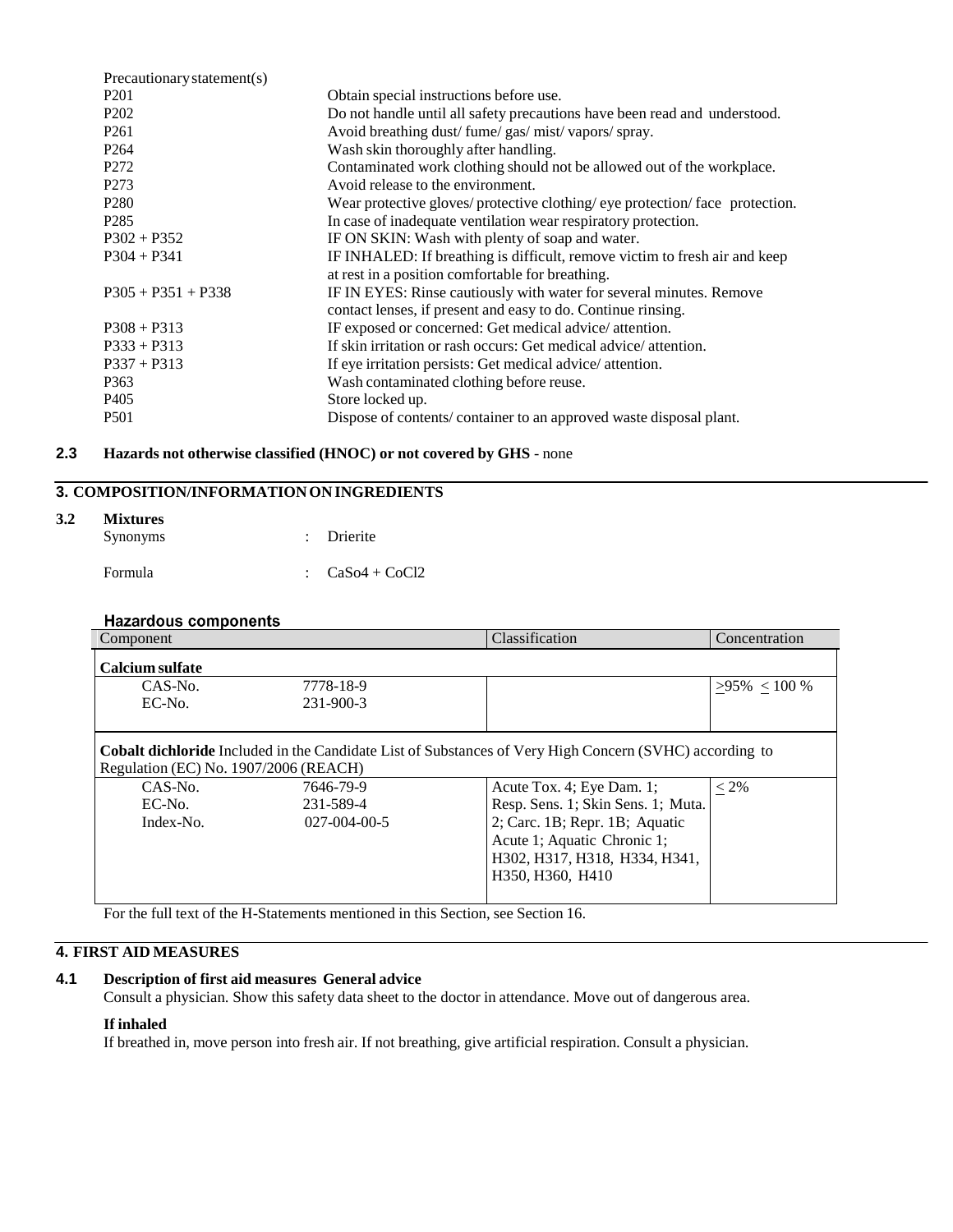## **In case of skin contact**

Wash off with soap and plenty of water. Consult a physician.

## **In case of eye contact**

Rinse thoroughly with plenty of water for at least 15 minutes and consult a physician.

#### **If swallowed**

Never give anything by mouth to an unconscious person. Rinse mouth with water. Consult a physician.

#### **4.2 Most important symptoms and effects, both acute and delayed** The most important known symptoms and effects are described in the labeling (see section 2.2) and/or in section 11

**4.3 Indication of any immediate medical attention and special treatment needed** No data available

## **5. FIREFIGHTINGMEASURES**

- **5.1 Extinguishing media Suitable extinguishing media** Use water spray, alcohol-resistant foam, dry chemical or carbon dioxide.
- **5.2 Special hazards arising from the substance or mixture** Sulfur oxides, Hydrogen chloride gas, Cobalt/cobalt oxides, Calcium oxide
- **5.3 Advice for firefighters** Wear self-contained breathing apparatus for firefighting if necessary.
- **5.4 Further information**

No data available

## **6. ACCIDENTAL RELEASE MEASURES**

## **6.1 Personal precautions, protective equipment and emergency procedures**

Use personal protective equipment. Avoid dust formation. Avoid breathing vapors, mist or gas. Ensure adequate ventilation. Evacuate personnel to safe areas. Avoid breathing dust.

For personal protection see section 8.

## **6.2 Environmentalprecautions**

Prevent further leakage or spillage if safe to do so. Do not let product enter drains. Discharge into the environment must be avoided.

- **6.3 Methods and materials for containment and cleaning up** Pick up and arrange disposal without creating dust. Sweep up and shovel. Keep in suitable, closed containers for disposal.
- **6.4 Reference to other sections**

For disposal see section 13.

## **7. HANDLING AND STORAGE**

## **7.1 Precautionsfor safe handling**

Avoid contact with skin and eyes. Avoid formation of dust and aerosols. Further processing of solid materials may result in the formation of combustible dusts. The potential for combustible dust formation should be taken into consideration before additional processing occurs.

Provide appropriate exhaust ventilation at places where dust is formed. For precautions see section 2.2.

## **7.2 Conditions for safe storage, including any incompatibilities**

Keep container tightly closed in a dry and well-ventilated place. Storage class (TRGS 510): Non-combustible, acute toxic Cat.3 / toxic hazardous materials or hazardous materials causing chronic effects

## **7.3 Specific end use(s)**

Apart from the uses mentioned in section 1.2 no other specific uses are stipulated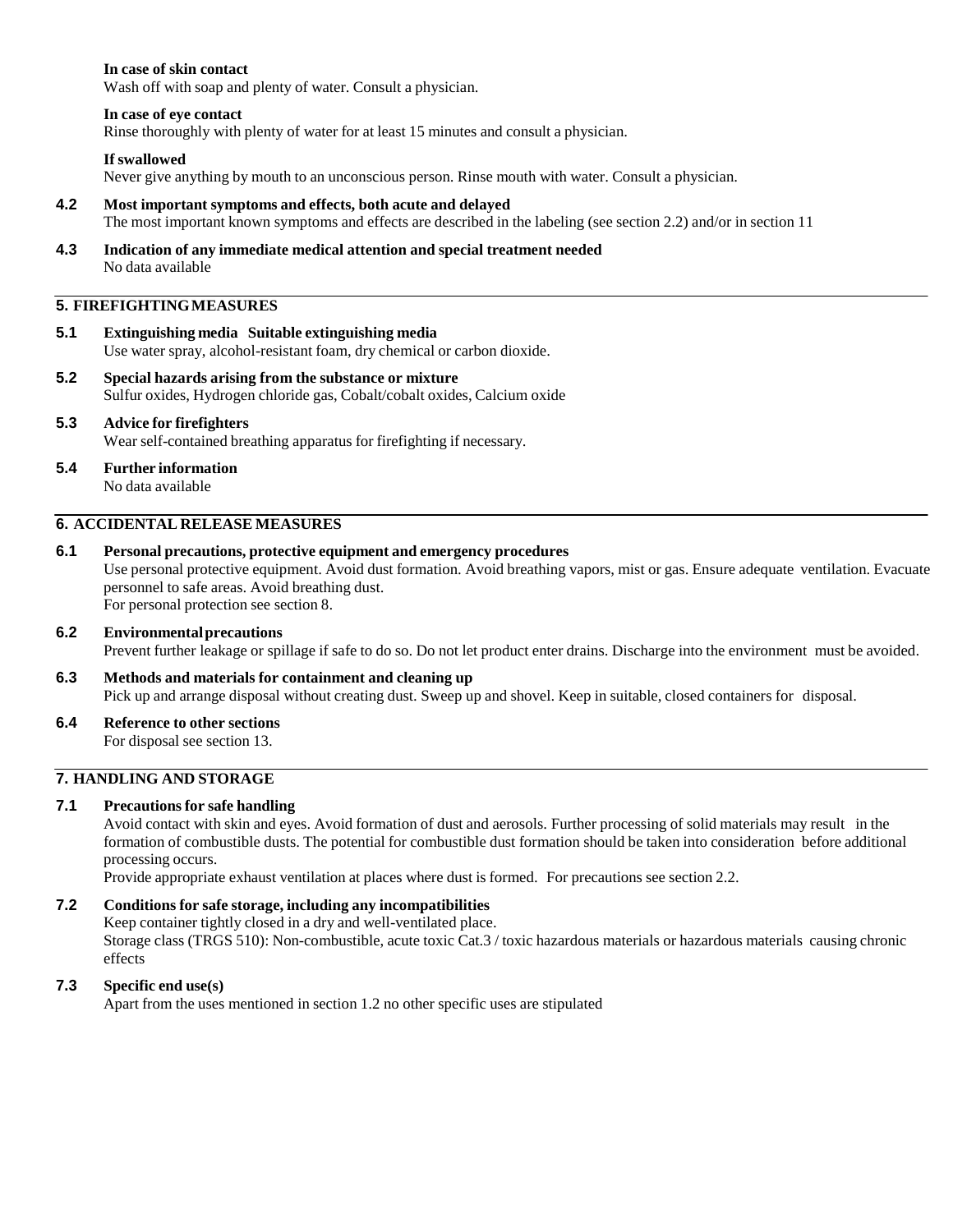## **8. EXPOSURECONTROLS/PERSONALPROTECTION**

## **8.1 Control parameters**

## **Components with workplace control parameters**

| Component         | CAS-No.   | Value                                                                                                                                                                                                                                   | Control parameters                                                       | <b>Basis</b>                                                                           |  |
|-------------------|-----------|-----------------------------------------------------------------------------------------------------------------------------------------------------------------------------------------------------------------------------------------|--------------------------------------------------------------------------|----------------------------------------------------------------------------------------|--|
| Calcium sulfate   | 7778-18-9 | <b>TWA</b>                                                                                                                                                                                                                              | 15.000000<br>mg/m3                                                       | USA. Occupational Exposure Limits<br>(OSHA) - Table Z-1 Limits for Air<br>Contaminants |  |
|                   |           | <b>TWA</b>                                                                                                                                                                                                                              | 5.000000<br>mg/m3                                                        | USA. Occupational Exposure Limits<br>(OSHA) - Table Z-1 Limits for Air<br>Contaminants |  |
|                   |           | <b>TWA</b>                                                                                                                                                                                                                              | 10.000000<br>mg/m3                                                       | <b>USA. ACGIH Threshold Limit Values</b><br>(TLV)                                      |  |
|                   | Remarks   | Nasal symptoms                                                                                                                                                                                                                          |                                                                          |                                                                                        |  |
|                   |           | <b>TWA</b>                                                                                                                                                                                                                              | 5.000000<br>mg/m3                                                        | USA. NIOSH Recommended Exposure<br>Limits                                              |  |
|                   |           |                                                                                                                                                                                                                                         | Gypsum is the dihydrate form & Plaster of Paris is the hemihydrate form. |                                                                                        |  |
|                   |           | <b>TWA</b>                                                                                                                                                                                                                              | 10.000000<br>mg/m3                                                       | USA. NIOSH Recommended Exposure<br>Limits                                              |  |
|                   |           |                                                                                                                                                                                                                                         | Gypsum is the dihydrate form & Plaster of Paris is the hemihydrate form. |                                                                                        |  |
|                   |           | <b>TWA</b>                                                                                                                                                                                                                              | 10.000000<br>mg/m3                                                       | <b>USA. ACGIH Threshold Limit Values</b><br>(TLV)                                      |  |
|                   |           | Nasal symptoms                                                                                                                                                                                                                          |                                                                          |                                                                                        |  |
| Cobalt dichloride | 7646-79-9 | <b>TWA</b>                                                                                                                                                                                                                              | 0.020000<br>mg/m3                                                        | <b>USA. ACGIH Threshold Limit Values</b><br>(TLV)                                      |  |
|                   |           | Pulmonary function Asthma<br>Myocardial effects<br>Substances for which there is a Biological Exposure Index or Indices (see<br><b>BEI</b> <sup>®</sup> section)<br>Confirmed animal carcinogen with unknown relevance to humans varies |                                                                          |                                                                                        |  |

#### **8.2 Exposure controls**

## **Appropriate engineering controls**

Handle in accordance with good industrial hygiene and safety practice. Wash hands before breaks and at the end of workday.

## **Personal protective equipment Eye/face protection**

Face shield and safety glasses Use equipment for eye protection tested and approved under appropriate Government standards such as NIOSH (US) or EN 166(EU).

#### **Skin protection**

Handle with gloves. Gloves must be inspected prior to use. Use proper glove removal technique (without touching glove's outer surface) to avoid skin contact with this product. Dispose of contaminated gloves after use in accordance with applicable laws and good laboratory practices. Wash and dry hands.

#### **Body Protection**

Complete suit protecting against chemicals, the type of protective equipment must be selected according to the concentration and amount of the dangerous substance at the specific workplace.

#### **Respiratory protection**

Where risk assessment shows air-purifying respirators are appropriate use a full-face particle respirator type N100 (US) or type P3 (EN 143) respirator cartridges as a backup to engineering controls. If the respirator is the sole means of protection, use a full-face supplied air respirator. Use respirators and components tested and approved under appropriate government standards such as NIOSH (US) or CEN (EU).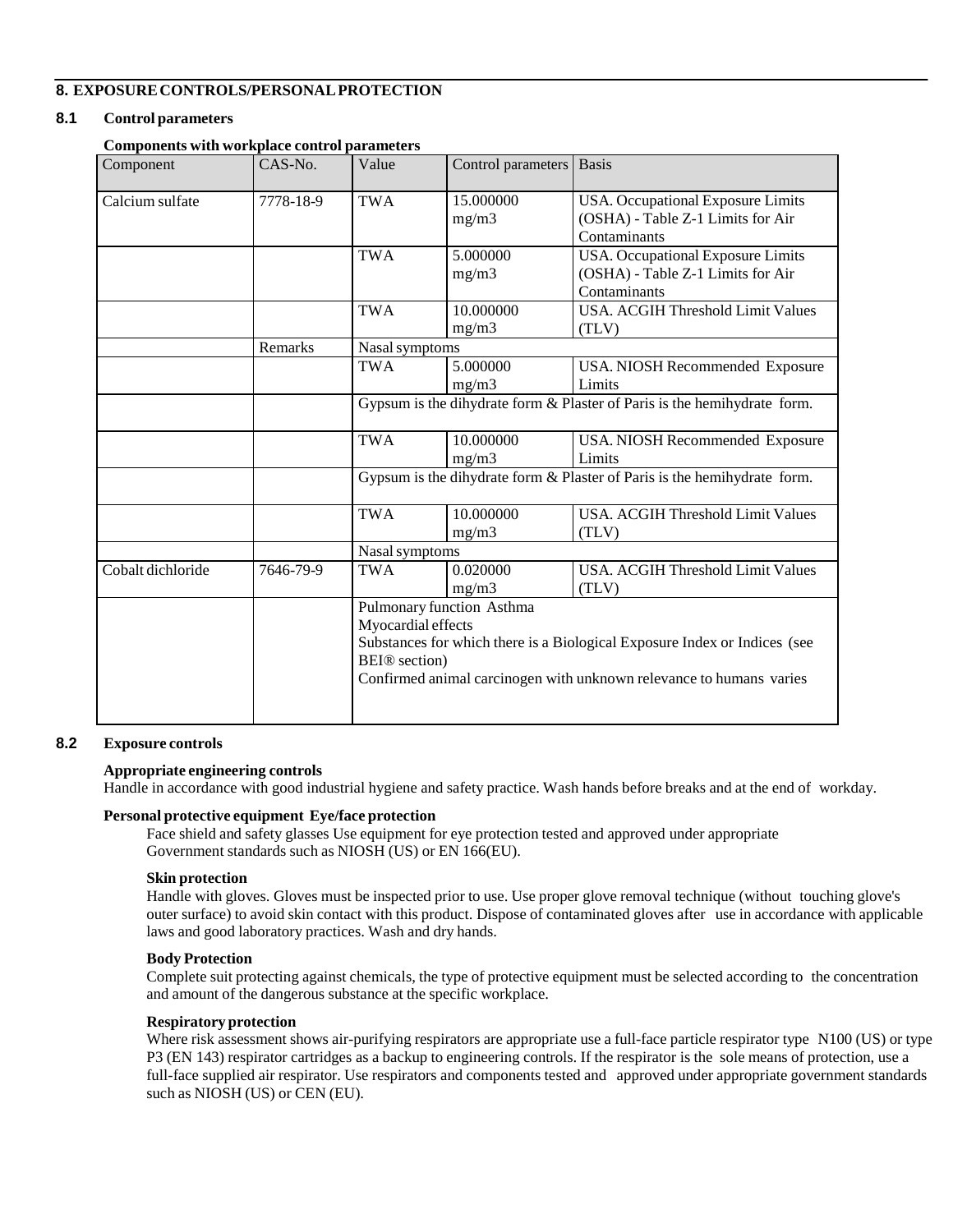#### **Control of environmental exposure**

Prevent further leakage or spillage if safe to do so. Do not let product enter drains. Discharge into the environment must be avoided.

## **9. PHYSICAL AND CHEMICAL PROPERTIES**

## **9.1 Information on basic physical and chemical properties** a) Appearance Form: blue/pink solid b) Odor No data available c) Odor Threshold No data available d) pH No data available e) Melting point/freezing point f) Initial boiling point and boiling range No data available No data available g) Flash point Not applicable h) Evaporation rate No data available i) Flammability (solid, gas) No data available j) Upper/lower flammability or explosive limits No data available k) Vapor pressure No data available l) Vapor density No data available m) Relative density No data available n) Water solubility No data available o) Partition coefficient: noctanol/water p) Auto-ignition temperature q) Decomposition temperature No data available No data available No data available r) Viscosity No data available s) Explosive properties No data available t) Oxidizing properties No data available **9.2 Other safety information** No data available

## **10. STABILITY AND REACTIVITY**

## **10.1 Reactivity**

No data available

- **10.2 Chemicalstability** Stable under recommended storage conditions.
- **10.3 Possibility of hazardous reactions** No data available
- **10.4 Conditions to avoid** No data available
- **10.5 Incompatible materials** Oxidizing agents, Alkali metals, Strong oxidizing agents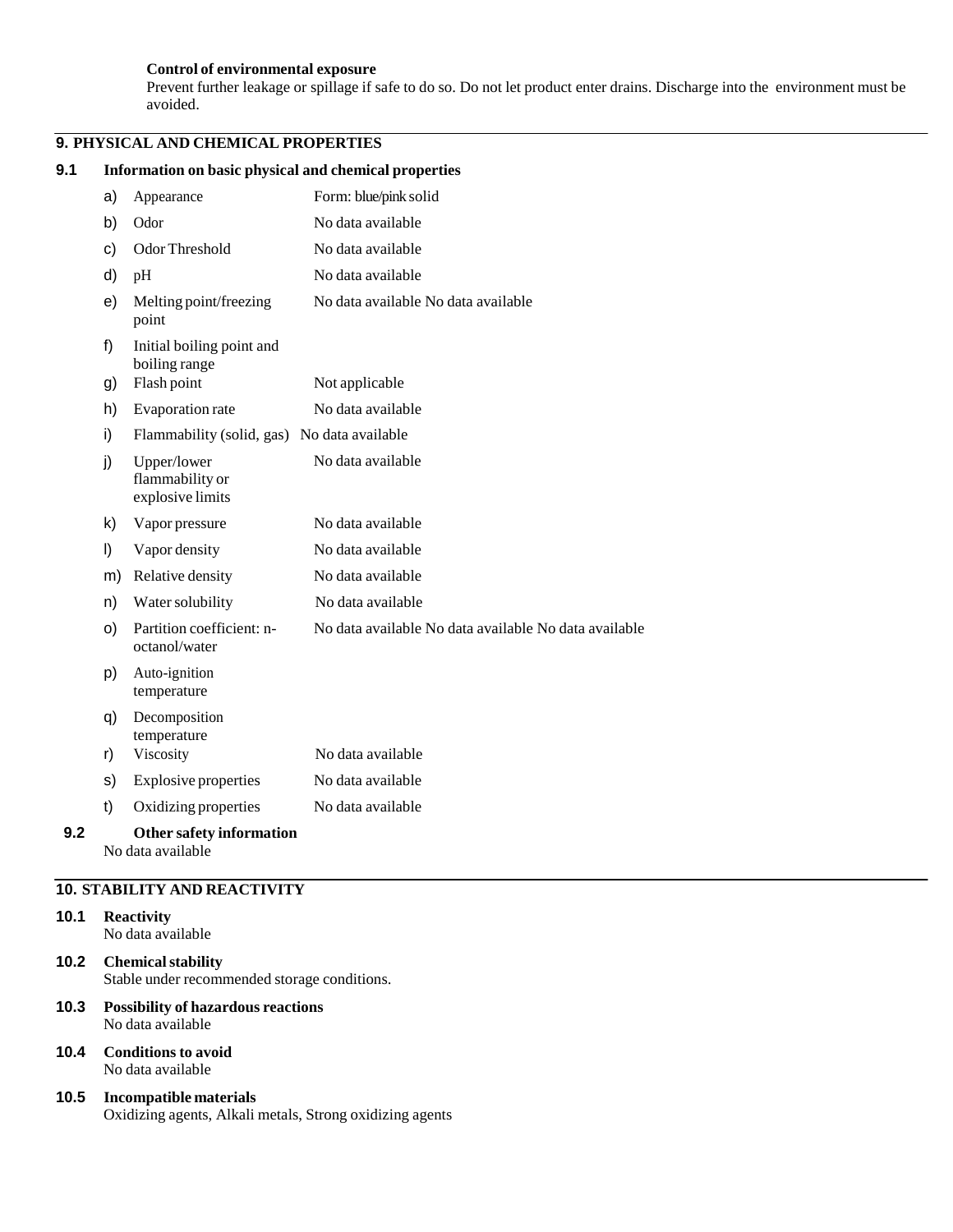#### **10.6 Hazardous decomposition products**

Other decomposition products - No data available In the event of fire: see section 5

## **11. TOXICOLOGICALINFORMATION**

#### **11.1 Information on toxicological effects Acute toxicity**

No data available

Inhalation: No data available Dermal: No data available No data available

#### **Skin corrosion/irritation**

No data available

**Serious eye damage/eye irritation** No data available

**Respiratory or skin sensitisation** No data available

#### **Germ cell mutagenicity**

No data available

#### **Carcinogenicity**

- IARC: 2B Group 2B: Possibly carcinogenic to humans (Cobalt dichloride) 2B Group 2B: Possibly carcinogenic to humans (Cobalt dichloride)
- NTP: No component of this product present at levels greater than or equal to 0.1% is identified as a known or anticipated carcinogen by NTP.
- OSHA: No component of this product present at levels greater than or equal to 0.1% is identified as a carcinogen or potential carcinogen by OSHA.

#### **Reproductive toxicity**

No data available No data available

**Specific target organ toxicity - single exposure** No data available

**Specific target organ toxicity - repeated exposure** No data available

#### **Aspiration hazard** No data available

#### **AdditionalInformation** RTECS: Not available

Blood disorders, Nausea, Vomiting, Diarrhea To the best of our knowledge, the chemical, physical, and toxicological properties have not been thoroughly investigated.

Stomach - Irregularities - Based on Human Evidence Stomach - Irregularities - Based on Human Evidence (Cobalt dichloride)

## **12. ECOLOGICALINFORMATION**

## **12.1 Toxicity**

No data available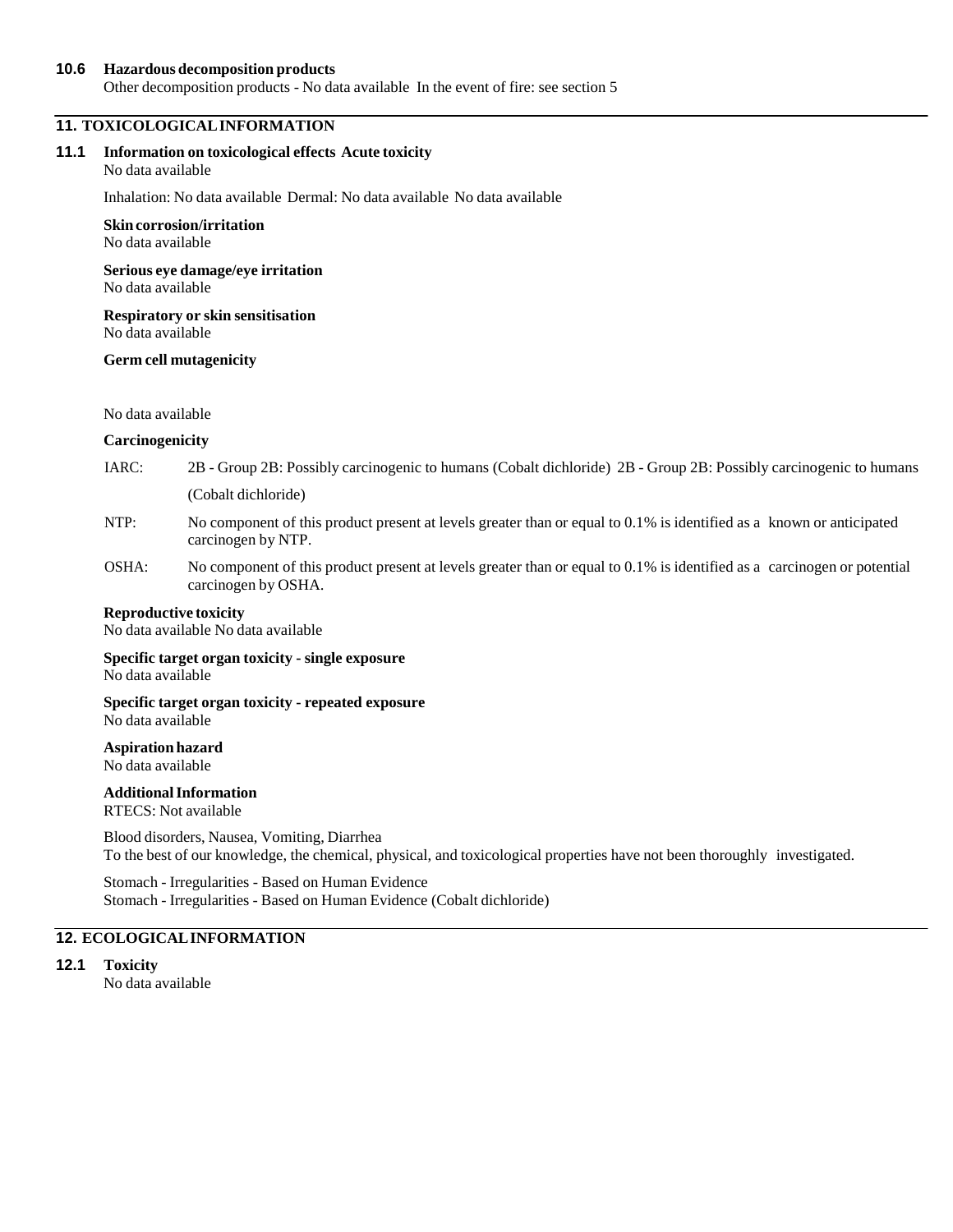## **12.2 Persistence and degradability**

No data available

**12.3 Bioaccumulativepotential** No data available

## **12.4 Mobility in soil**

No data available

## **12.5 Results of PBT and vPvB assessment**

PBT/vPvB assessment not available as chemical safety assessment not required/not conducted

### **12.6 Other adverse effects**

Toxic to aquatic life with long lasting effects. An environmental hazard cannot be excluded in the event of unprofessional handling or disposal.

### **13. DISPOSALCONSIDERATIONS**

### **13.1 Waste treatment methods Product**

These disposal guidelines are intended for the disposal of catalog-size quantities only. Federal regulations may apply to empty container. State and/or local regulations may be different. Dispose of in accordance with all local, state, and federal regulations or contract with a licensed chemical disposal agency.

### **Contaminatedpackaging**

Dispose of as unused product.

## **14. TRANSPORTINFORMATION**

## **DOT (US)**

Not dangerous goods

### **IMDG**

UN number: 3077 Class: 9 Packing group: III EMS-No: F-A, S-F Proper shipping name: ENVIRONMENTALLY HAZARDOUS SUBSTANCE, SOLID, N.O.S. (Cobalt dichloride) Marine pollutant: yes Product falls under Special Provision A197 which allows product to be shipped "not restricted". \*\*See further information.\*\*

**IATA**<br> **IN** number: 3077 Class: 9 Packing group: III Proper shipping name: ENVIRONMENTALLY HAZARDOUS SUBSTANCE, SOLID, N.O.S. (Cobalt dichloride) Product falls under Special Provision A197 which allows product to be shipped "not restricted". \*\*See further information.\*\*

## **Further information**

\*\*Special Provision A197—is a new special provision assigned to environmentally substances, UN 3077 and UN 3082 that allows these substances to be shipped as "not restricted" provided that the net quantity in any receptacle does not exceed 5 kg or 5 L and the packaging used meets defined standards.

## **15. REGULATORYINFORMATION**

#### **SARA 302 Components**

No chemicals in this material are subject to the reporting requirements of SARA Title III, Section 302.

#### **SARA 313 Components**

The following components are subject to reporting levels established by SARA Title III, Section 313:

| Cobalt dichloride<br>SARA 311/312 Hazards<br>Acute Health Hazard, Chronic Health Hazard<br><b>Massachusetts Right to Know Components</b> | <b>New</b><br><b>Jersey</b><br><b>Right to</b><br>Know<br>Compone<br>nts | CAS-No. 7646-79-9<br>CAS-No. 7778-18-9 |
|------------------------------------------------------------------------------------------------------------------------------------------|--------------------------------------------------------------------------|----------------------------------------|
| Calcium sulfate<br><b>Pennsylvania Right to Know Components</b>                                                                          |                                                                          | CAS-No. 7778-18-9                      |

Calcium sulfate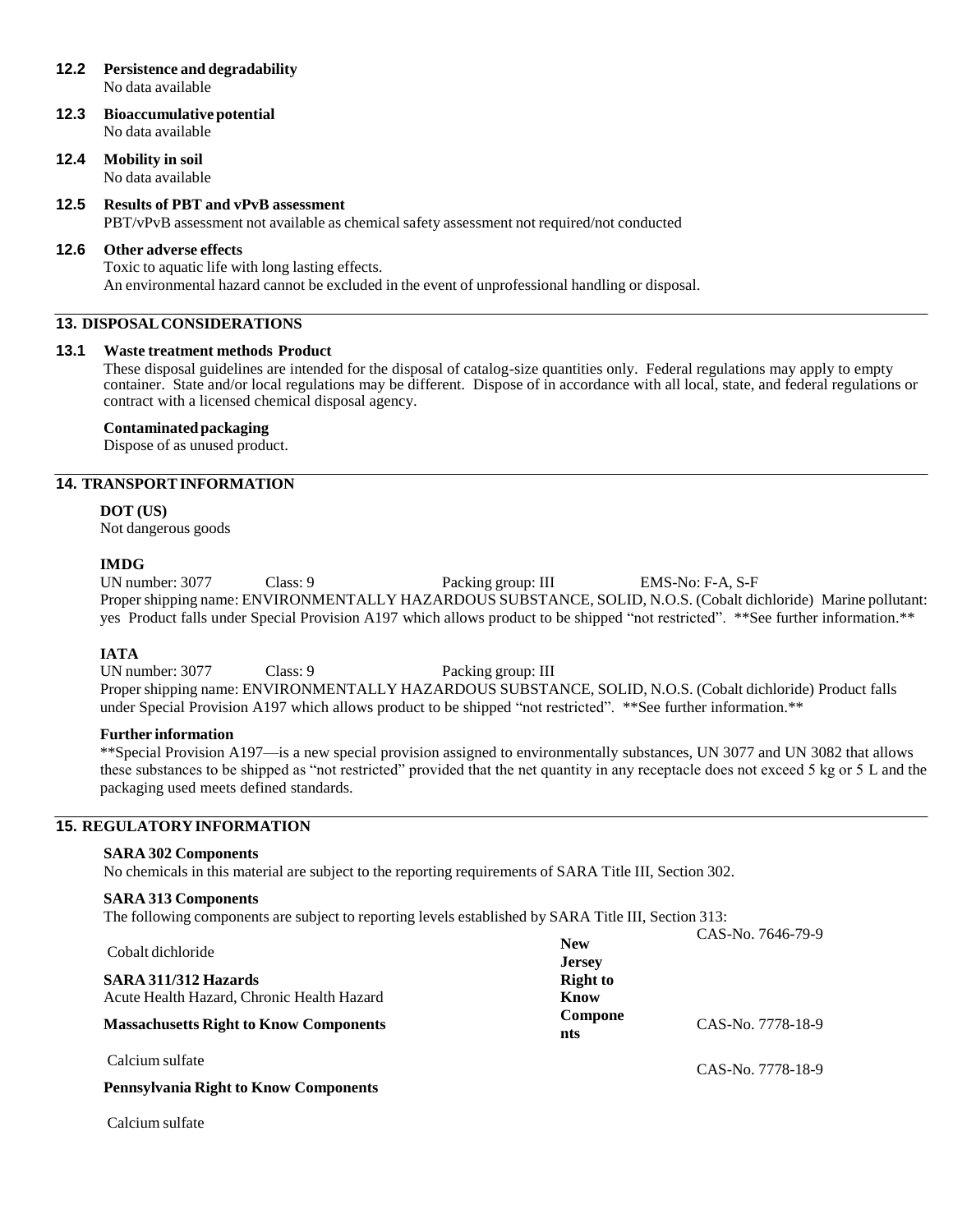Revision Date 1994-04-01

Revision Date 1994-04-01